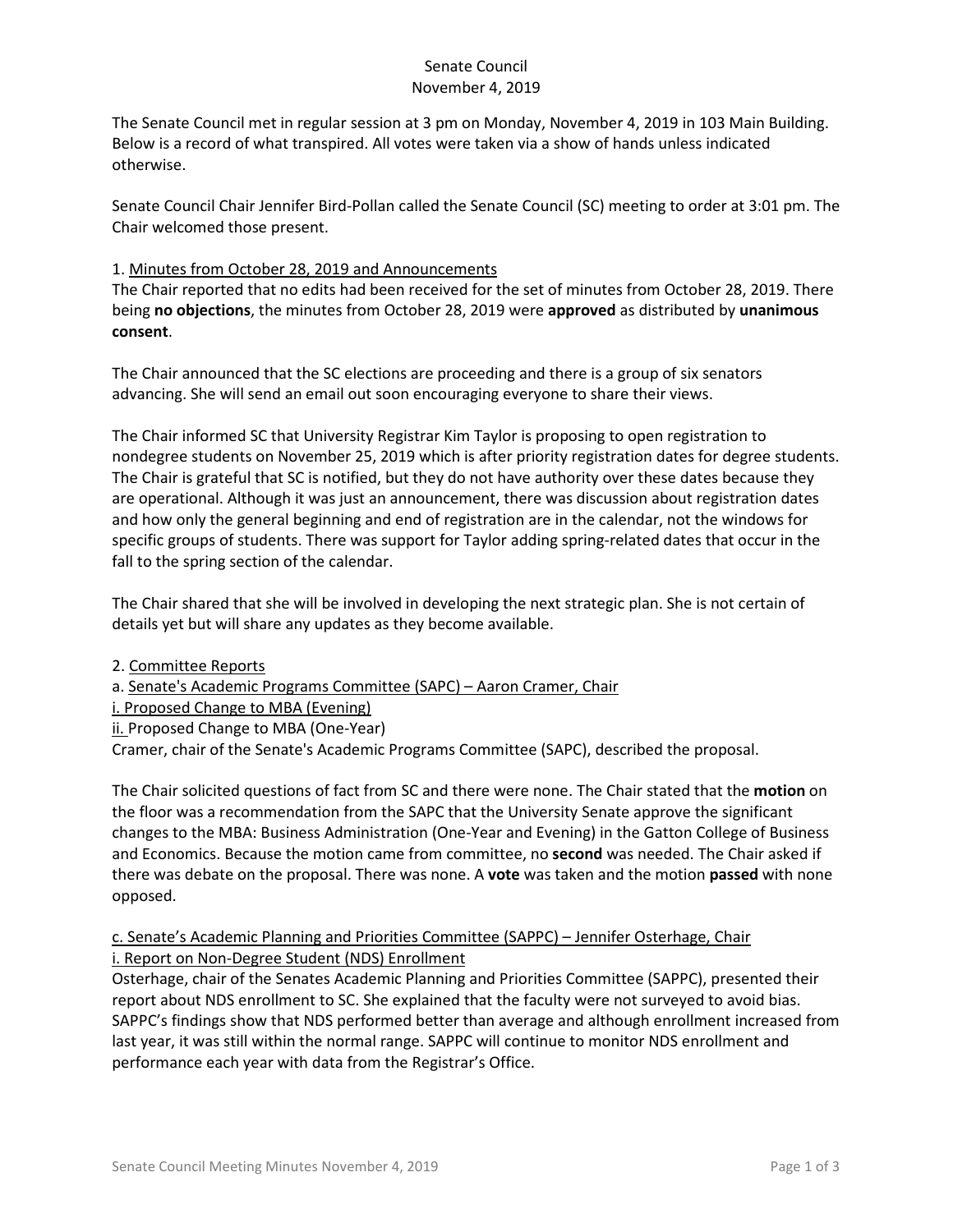### Senate Council November 4, 2019

The Chair asked SAPPC to report their finding to the University Senate and Student Government Association (SGA).

### 3. Nominees for College of Dentistry Dean Search Committee

Nominees for the Dentistry Dean Search Committee were solicited from SC prior to the meeting. The list was shared with SC and more nominees were discussed. It was determined that Senator nominees should be prioritized and nominees with administrative positions should not be considered. Nine nominees remained.

Cross made a **motion** to submit the nine faculty names to the Provost's Office for consideration to be on the College of Dentistry Dean Search Committee. Soult **seconded**. A **vote** was taken and the motion **passed** with none opposed.

### 4. Tentative Senate Agenda for November 11, 2019

The Chair went over the tentative Senate Agenda for November 11, 2019. Cross made a **motion** to approve the agenda. Soult **seconded**. A **vote** was taken and the motion **passed** with none opposed.

#### 5. Discussing Next Steps for Proposed Changes to *Senate Rules 6.1.1* (Syllabi)

Soult explained that *Senate Rules (SR) 6.1.1* (Syllabi) is not very detailed and has caused confusion. Undergraduate Council (UG) suggested creating a list with everything about syllabi in one place and a webpage with all standard academic policies that syllabi can link to. The Ombud's office also supported this idea. This would ensure that all the required and most up to date information is shared with students.

There was some discussion. Grossman suggested that the proposal include information about why certain aspects of a syllabus were being proposed as required components. Soult added that the Graduate Council (GC) wanted graduate courses included but asked to re-review the proposal once there was confirmation from the Ombud that it was okay to link to policies but not include them verbatim in the syllabus. The GC also wanted to see language about how midterm grades would not be required for graduate courses. Cramer made a **motion** to assign Senate's Academic Planning and Priorities Committee (SAPPC) to investigate proposed changes to *SR 6.1.1*. Grossman **seconded**. A **vote** was taken and the motion **passed** with none opposed.

### 2. Committee Reports

b. Senate's Admissions and Academic Standards Committee (SAASC) – Bill Smith, Chair i. Proposed Changes to BHS Medical Laboratory Science

Smith, chair of the Senate's Admissions and Academic Standards Committee (SAASC), described the proposal. The Chair added that the proposed changes would be in effect for students coming in as freshman in fall 2020.

The Chair solicited questions of fact from SC and there were many. It was noted that *SR 4.2.2.2* ("College of Health Sciences Program") will need to be modified to reflect the admissions policy that is different from the University as a whole. During discussion, Soult suggested that the prerequisite for CHE 105 and CHE 109 are currently the same, but that may change in the future.

Because the entire proposal will not be available to senators until after Tuesday, it was suggested that the Chair ask senators to waive *SR 1.2.3* ("Meetings") during the Senate meeting.